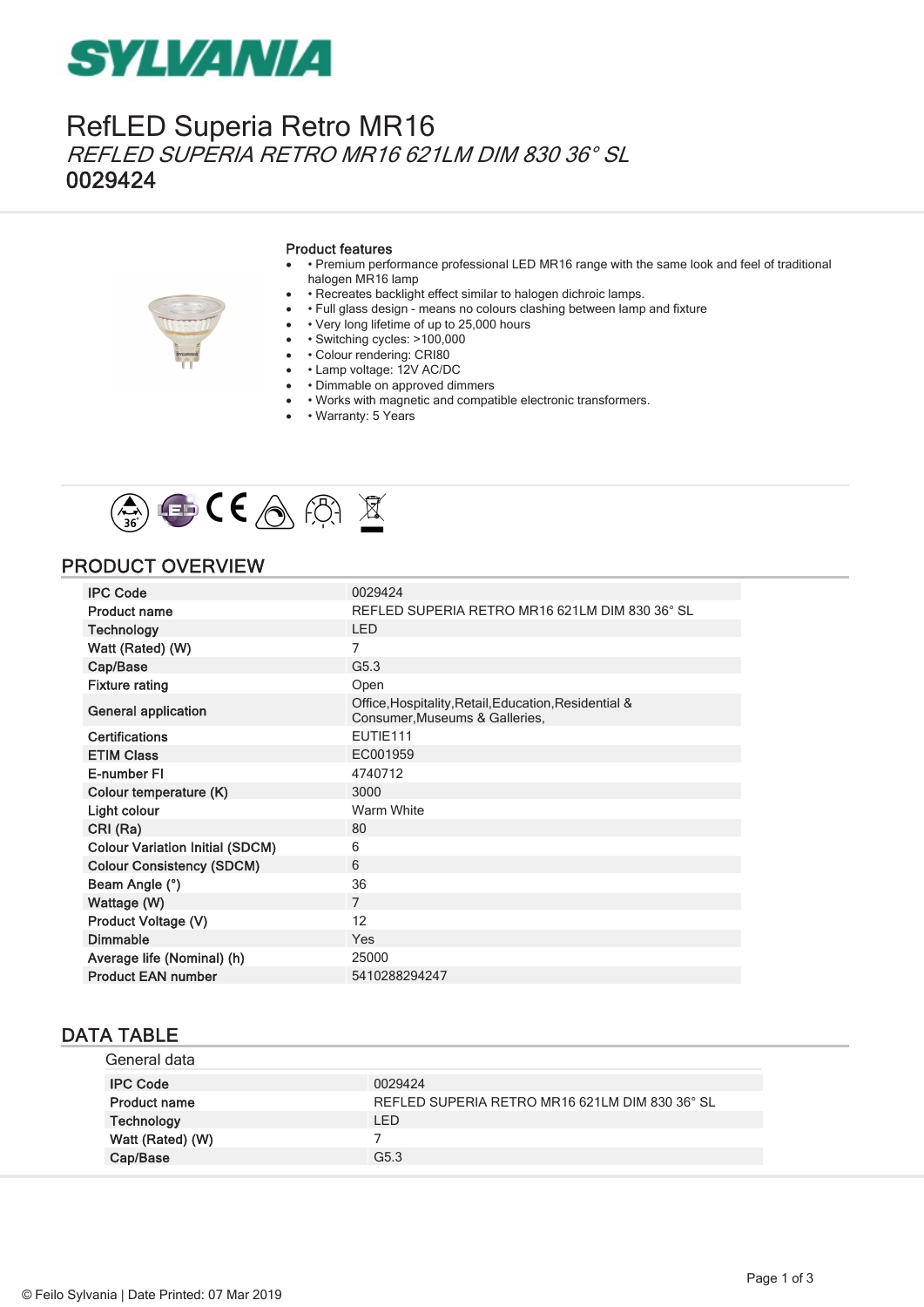## **SYLVANIA**

## RefLED Superia Retro MR16 REFLED SUPERIA RETRO MR16 621LM DIM 830 36° SL 0029424

| <b>Fixture rating</b>                                | Open                                                                                    |
|------------------------------------------------------|-----------------------------------------------------------------------------------------|
| <b>General application</b>                           | Office, Hospitality, Retail, Education, Residential &<br>Consumer, Museums & Galleries, |
| Operating temperature rated (°C)                     | 25                                                                                      |
| <b>Certifications</b>                                | EUTIE111                                                                                |
| <b>ETIM Class</b>                                    | EC001959                                                                                |
| E-number FI                                          | 4740712                                                                                 |
| Optical data                                         |                                                                                         |
| Rated Luminous Flux Useful (Im)                      | 621                                                                                     |
| Colour temperature (K)                               | 3000                                                                                    |
| Light colour                                         | Warm White                                                                              |
| CRI (Ra)                                             | 80                                                                                      |
| <b>Colour Variation Initial (SDCM)</b>               | 6                                                                                       |
| <b>Colour Consistency (SDCM)</b>                     | 6                                                                                       |
| Beam Angle (°)                                       | 36                                                                                      |
| Beam angle (Rated) (°)                               | 36                                                                                      |
| Electrical data                                      |                                                                                         |
| Wattage (W)                                          | $\overline{7}$                                                                          |
| Starting time (max) (s)                              | 0.5                                                                                     |
| Warm-up time to 60% of full light (max)              | 2                                                                                       |
| (s)                                                  |                                                                                         |
| Product Voltage (V)                                  | 12                                                                                      |
| Lamp power factor                                    | 0.9                                                                                     |
| No. Of switching cycles before premature<br>failures | 100000                                                                                  |
| <b>Dimmable</b>                                      | Yes                                                                                     |
| Lamp Energy Label (class)                            | $A+$                                                                                    |
| kWh per 1000 hours burning time                      | $\overline{7}$                                                                          |
| <b>Nominal Frequency (Hz)</b>                        | DC/50/60/HF                                                                             |
| Lifetime data                                        |                                                                                         |
| Average life (Nominal) (h)                           | 25000                                                                                   |
| Average life (Rated) (h)                             | 25000                                                                                   |
|                                                      |                                                                                         |
| Physical data                                        |                                                                                         |
| <b>Nominal Product Length (mm)</b>                   | 44                                                                                      |
| <b>Nominal Product Diameter (mm)</b>                 | 50                                                                                      |
| Weight (kg)                                          | 0.045                                                                                   |
| Packaging                                            |                                                                                         |
| Single packaging type                                | Carton                                                                                  |
| <b>Product EAN number</b>                            | 5410288294247                                                                           |
| Packaging single length / height (cm)                | 5.5                                                                                     |
| Packaging single width (cm)                          | 5.0                                                                                     |
| Packaging single depth (cm)                          | 5.0                                                                                     |
| DUN14 (inner)                                        | 25410288294241                                                                          |
| Units per inner package                              | 6                                                                                       |
| Packaging inner length / height (cm)                 | 16.0                                                                                    |